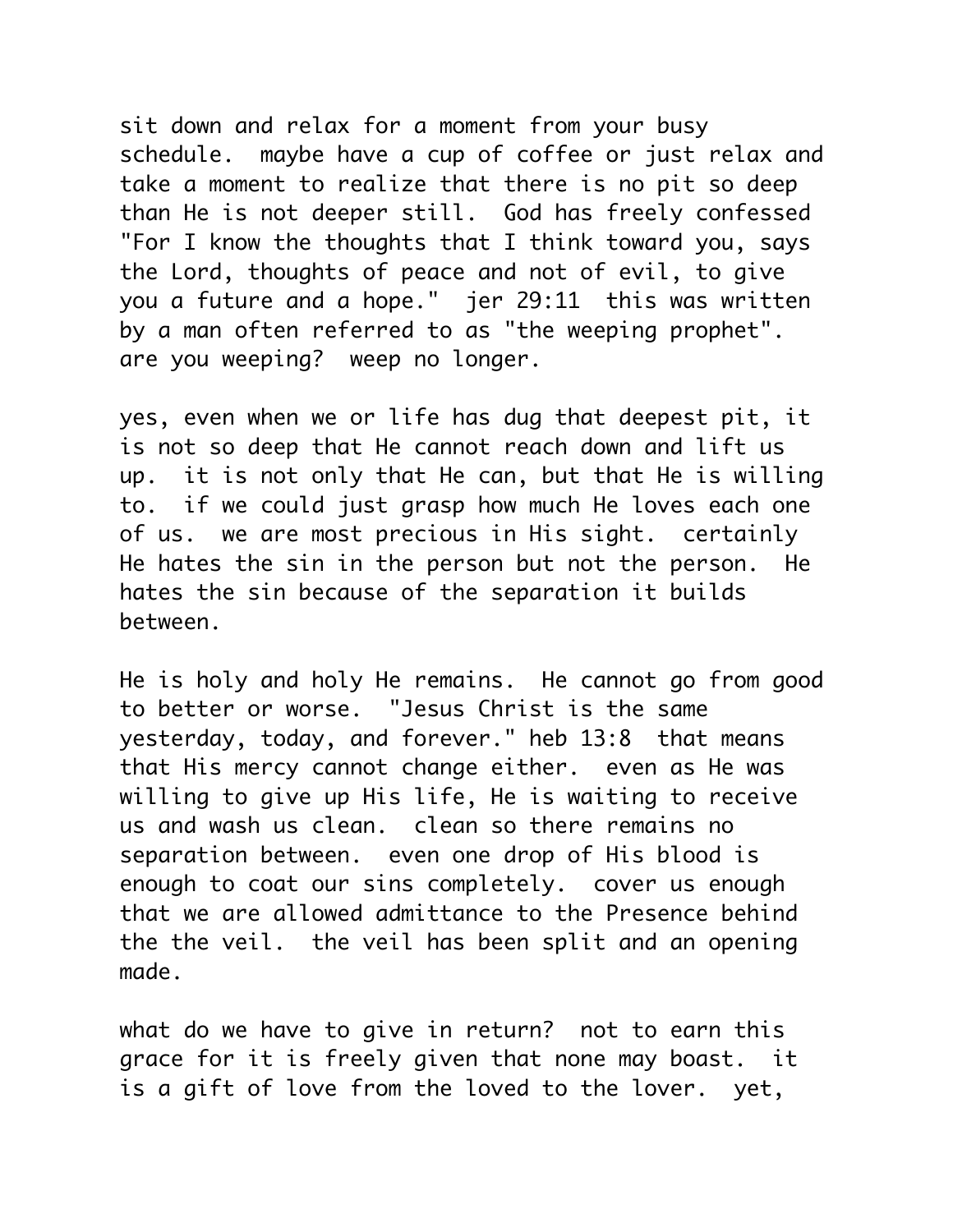even as king david proclaimed as he was seeking land to build a house for the lord, "No, but I will surely buy it from you for a price; nor will I offer burnt offerings to the Lord my God with that which costs me nothing." 2 sam 24:24

unfortunately, often that which is gotten too easily is esteemed lightly. even our Lord proclaimed "Therefore I say to you, her sins, which are many, are forgiven, for she loved much. But to whom little is forgiven, the same loves little." luke 7:47 we all need to realize how much has been forgiven; even the life that has always sought to do right. until one grasps how far they have fallen from God's beginning creation, they may feel they are a good person. and yet the word tells us "No one is good but One, that is, God." luke 18:19

so the question remains, what can we give in return? every grateful soul wants to have an offering for our Lord. when visitors appear before royalty, they always bring a gift. and He is king of kings and Lord of lords. what is precious in His sight? certainly it would be souls.

i have someone that is precious in my life. someone yet unsaved. i'm sure we all have someone like that. someone we want to know will be there with us in the afterlife. a dear cousin was aware of the situation and knew of a book that might help them believe. she not only sowed it joyfully but insisted of covering it's expense herself. when i tried to reimburse her, she refused it. like king david, she was not willing to give that which costs her nothing.